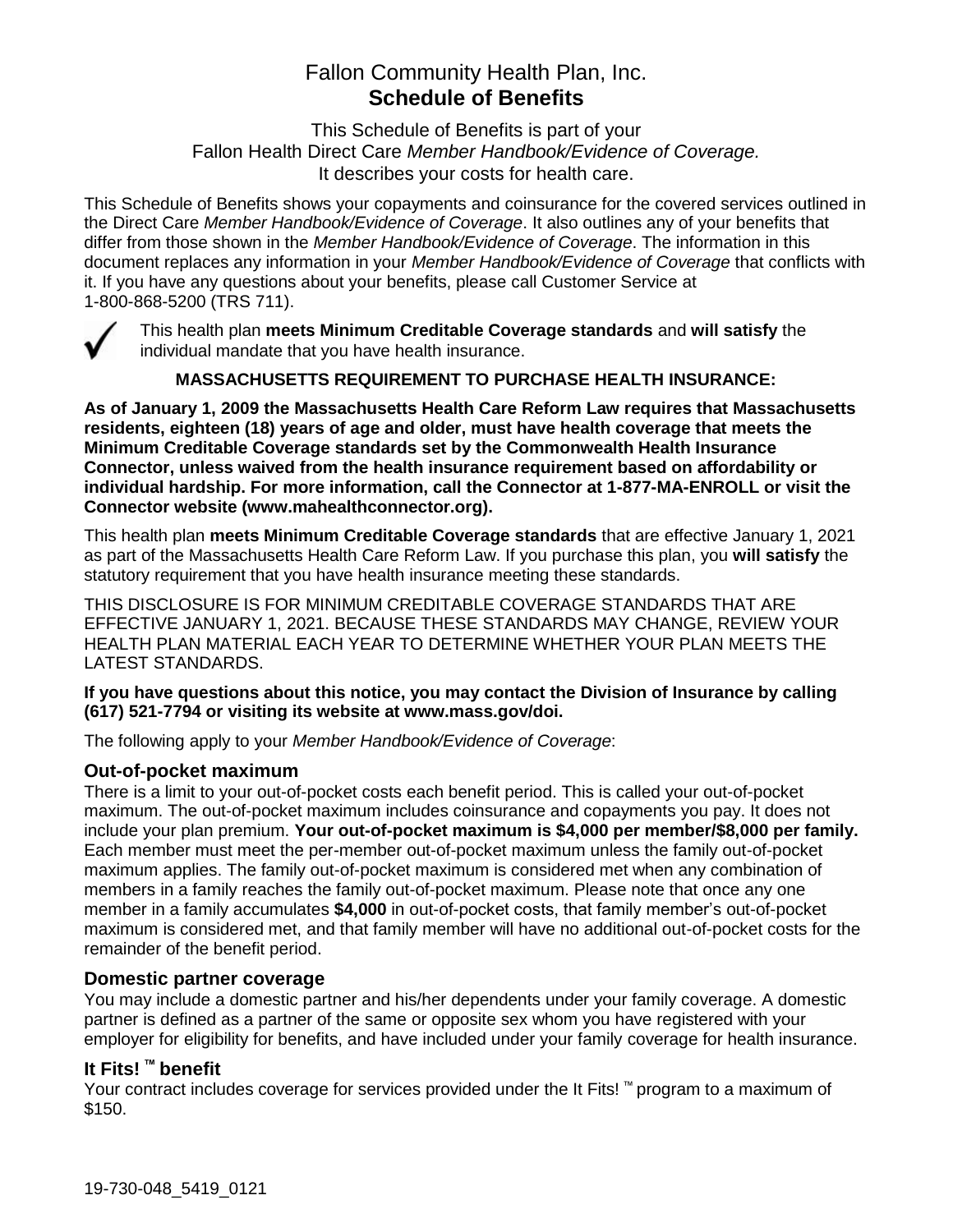#### **SmartShopper program**

Your contract includes coverage for services provided under the SmartShopper program. Please go to the Fallon Health website at www.fallonhealth.org and visit the member portal for details.

#### **Covered services**

The following chart shows your costs for covered services. These costs apply to the services in the **Description of benefits** section of your *Member Handbook/Evidence of Coverage*. In summary, your responsibilities are as follows: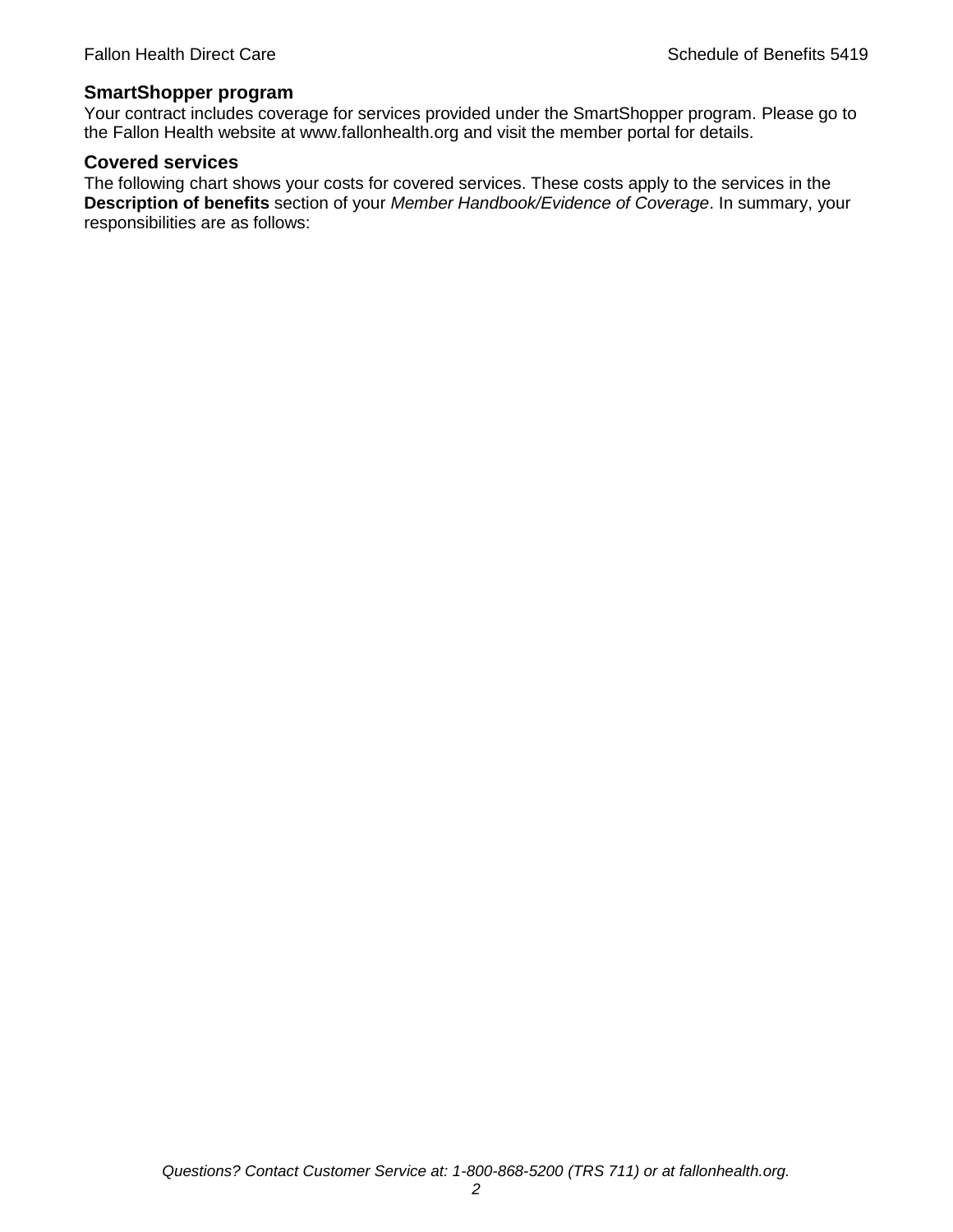|    | <b>Covered services</b>                                                                                                                                                                                                                                                                                                                      | <b>Benefits</b>                                                                                                                   |
|----|----------------------------------------------------------------------------------------------------------------------------------------------------------------------------------------------------------------------------------------------------------------------------------------------------------------------------------------------|-----------------------------------------------------------------------------------------------------------------------------------|
|    | <b>Ambulance services</b><br>1. Ambulance transportation for an emergency                                                                                                                                                                                                                                                                    | Covered in full                                                                                                                   |
|    | 2. Ambulance transportation for non-emergency situations, when<br>medically necessary                                                                                                                                                                                                                                                        | Covered in full                                                                                                                   |
|    | <b>Autism services</b>                                                                                                                                                                                                                                                                                                                       |                                                                                                                                   |
|    | Prior authorization required<br>1. Habilitative and rehabilitative care                                                                                                                                                                                                                                                                      | \$20 copayment per visit                                                                                                          |
|    | 2. Applied behavior analysis when supervised by a board certified<br>behavioral analyst                                                                                                                                                                                                                                                      | Covered in full                                                                                                                   |
|    | 3. Therapeutic care, services including speech, physical and<br>occupational therapy                                                                                                                                                                                                                                                         | \$20 copayment per visit                                                                                                          |
|    | Durable medical equipment and prosthetic/orthotic devices                                                                                                                                                                                                                                                                                    |                                                                                                                                   |
|    | Referral and prior authorization required for most services<br>1. The purchase or rental of durable medical equipment and prosthetic/<br>orthotic devices (including the fitting, preparing, repairing and<br>modifying of the appliance)                                                                                                    | 20% coinsurance                                                                                                                   |
|    | 2. Scalp hair prosthesis (wigs) for individuals who have suffered hair<br>loss as a result of the treatment of any form of cancer or leukemia.<br>Coverage is provided for one scalp hair prosthetic (wig) per member<br>per benefit period when the prosthesis is determined to be medically<br>necessary by a plan physician and the plan. | 20% coinsurance                                                                                                                   |
|    | 3. Breast prosthesis that is medically necessary after a covered<br>reconstructive surgery following a mastectomy                                                                                                                                                                                                                            | 20% coinsurance                                                                                                                   |
|    | 4. Prosthetic limbs which replace, in whole or in part, an arm or leg                                                                                                                                                                                                                                                                        | 20% coinsurance                                                                                                                   |
| 5. | Insulin pump and insulin pump supplies                                                                                                                                                                                                                                                                                                       | Covered in full                                                                                                                   |
| 6. | <b>Breast pumps</b>                                                                                                                                                                                                                                                                                                                          | Covered in full                                                                                                                   |
| 7. | Up to \$2,000 per ear for hearing aid device only, every 36 months<br>(must be 21 years of age or younger)<br>Related services and supplies for hearing aids (not subject to the<br>\$2,000 limit)                                                                                                                                           | 20% coinsurance                                                                                                                   |
| 8. | Medical and surgical supplies                                                                                                                                                                                                                                                                                                                | Covered in full                                                                                                                   |
| 1. | <b>Emergency and urgent care</b><br>Emergency room visits                                                                                                                                                                                                                                                                                    | \$250 copayment per visit                                                                                                         |
| 2. | Emergency room visits when you are admitted to an observation room                                                                                                                                                                                                                                                                           | Covered in full                                                                                                                   |
| 3. | Urgent care visits in a doctor's office or at an urgent care facility                                                                                                                                                                                                                                                                        | \$20 copayment per visit                                                                                                          |
| 4. | Emergency prescription medication provided out of the Direct Care<br>service area as part of an approved emergency treatment                                                                                                                                                                                                                 | Tier 1: \$5 copayment<br>Tier 2: \$10 copayment<br>Tier 3: \$40 copayment<br>Tier 4: \$250 copayment<br>for up to a 14-day supply |
| 5. | Telemedicine visits with physicians through Teladoc. Visits are<br>performed by phone, video, or mobile app.                                                                                                                                                                                                                                 | \$5 copayment per visit                                                                                                           |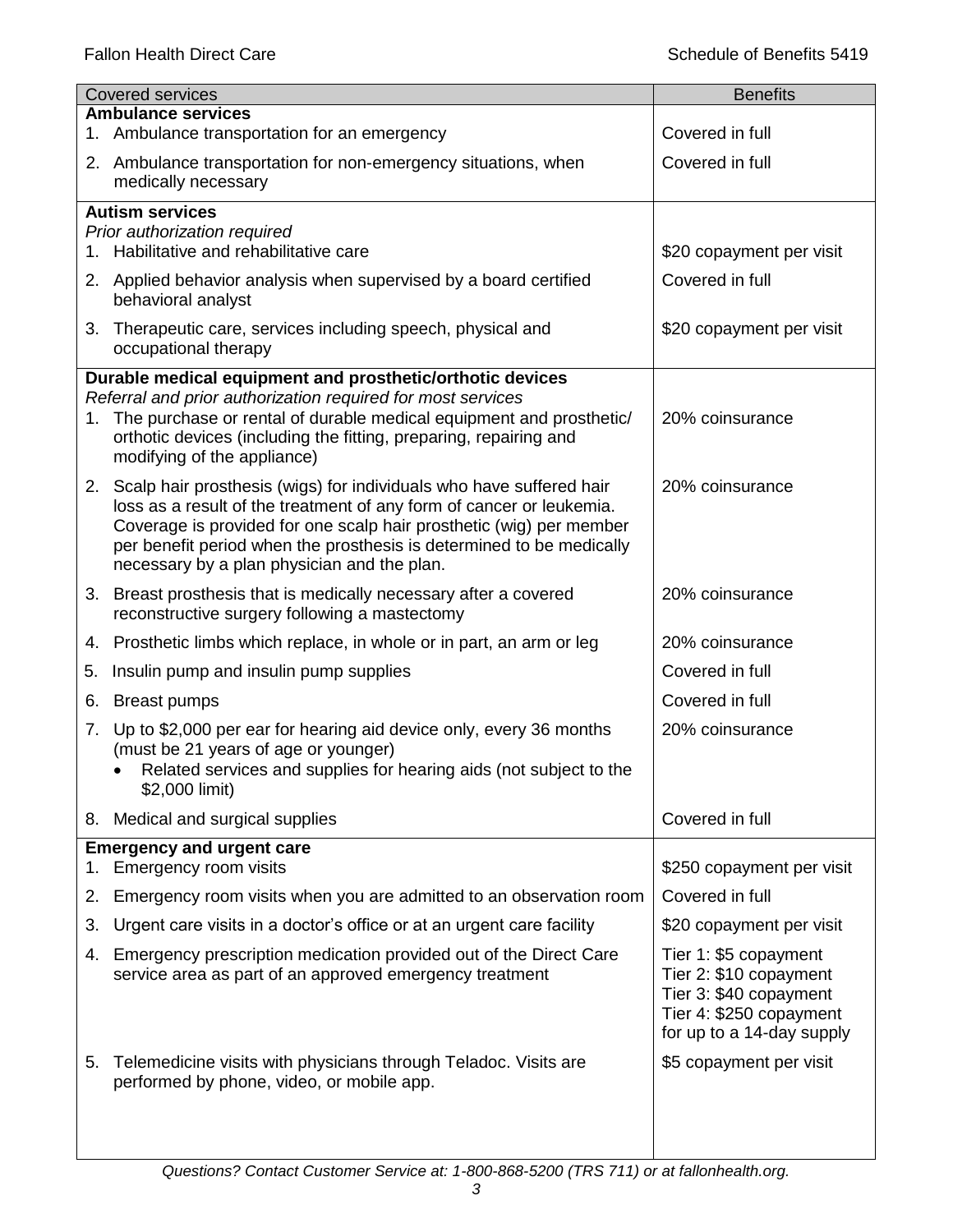| <b>Covered services</b>                                                                                                                                                                                                                                                                                                                                                                                                                | <b>Benefits</b>                                                                                   |
|----------------------------------------------------------------------------------------------------------------------------------------------------------------------------------------------------------------------------------------------------------------------------------------------------------------------------------------------------------------------------------------------------------------------------------------|---------------------------------------------------------------------------------------------------|
| <b>Enteral formulas and low protein foods</b><br>Referral and prior authorization required for enteral formulas<br>1. Enteral formulas, upon a physician's written order, for home use in the<br>treatment of malabsorption caused by Crohn's disease, ulcerative<br>colitis, gastroesophageal reflux, gastrointestinal motility, chronic<br>intestinal pseudo-obstruction, and inherited diseases of amino acids<br>and organic acids | Covered in full                                                                                   |
| 2. Food products that have been modified to be low in protein for<br>individuals with inherited diseases of amino acids and organic acids.<br>You may be required to purchase these products over the counter<br>and submit claims to the plan for reimbursement.                                                                                                                                                                      | Covered in full                                                                                   |
| Home health care services                                                                                                                                                                                                                                                                                                                                                                                                              |                                                                                                   |
| Prior authorization required<br>1. Part-time or intermittent skilled nursing care and physical therapy<br>provided in your home by a home health agency                                                                                                                                                                                                                                                                                | Covered in full                                                                                   |
| 2. Additional services and supplies that are determined to be a medically<br>necessary component of skilled nursing care and physical therapy                                                                                                                                                                                                                                                                                          | Covered in full                                                                                   |
| 3. Home dialysis services and non-durable medical supplies                                                                                                                                                                                                                                                                                                                                                                             | Covered in full                                                                                   |
| <b>Hospice care services</b><br>Referral and prior authorization required                                                                                                                                                                                                                                                                                                                                                              | Covered in full                                                                                   |
| <b>Hospital inpatient services</b>                                                                                                                                                                                                                                                                                                                                                                                                     |                                                                                                   |
| Referral and prior authorization required<br>1. Inpatient hospital services including room and board in a semiprivate<br>room and the services and supplies that would ordinarily be furnished<br>to you while you are an inpatient                                                                                                                                                                                                    | \$1,000 copayment per<br>admission                                                                |
| Infertility/assisted reproductive technology (art) services*<br>Referral and prior authorization required (unless provided by a Reliant<br>Medical Group specialist and you have a Reliant Medical Group PCP)<br>Office visits for the consultation, evaluation and diagnosis of fertility                                                                                                                                             | \$20 copayment per visit<br>with a PCP and certain<br>other providers<br>\$30 copayment per visit |
|                                                                                                                                                                                                                                                                                                                                                                                                                                        | with a specialist                                                                                 |
| Diagnostic laboratory services<br>2.                                                                                                                                                                                                                                                                                                                                                                                                   | Covered in full                                                                                   |
| Diagnostic X-ray services<br>3.                                                                                                                                                                                                                                                                                                                                                                                                        | Covered in full                                                                                   |
| Artificial insemination, such as intrauterine insemination (IUI)<br>4.                                                                                                                                                                                                                                                                                                                                                                 | Covered in full                                                                                   |
| Assisted reproductive technologies* except for those services listed<br>5.<br>below                                                                                                                                                                                                                                                                                                                                                    | Covered in full                                                                                   |
| Assisted reproductive technologies for:<br>6.<br>• In vitro fertilization (IVF-ET)<br>Gamete intrafallopian transfer (GIFT)<br>• Zygote intrafallopian transfer (ZIFT)                                                                                                                                                                                                                                                                 | \$250 copayment per<br>procedure                                                                  |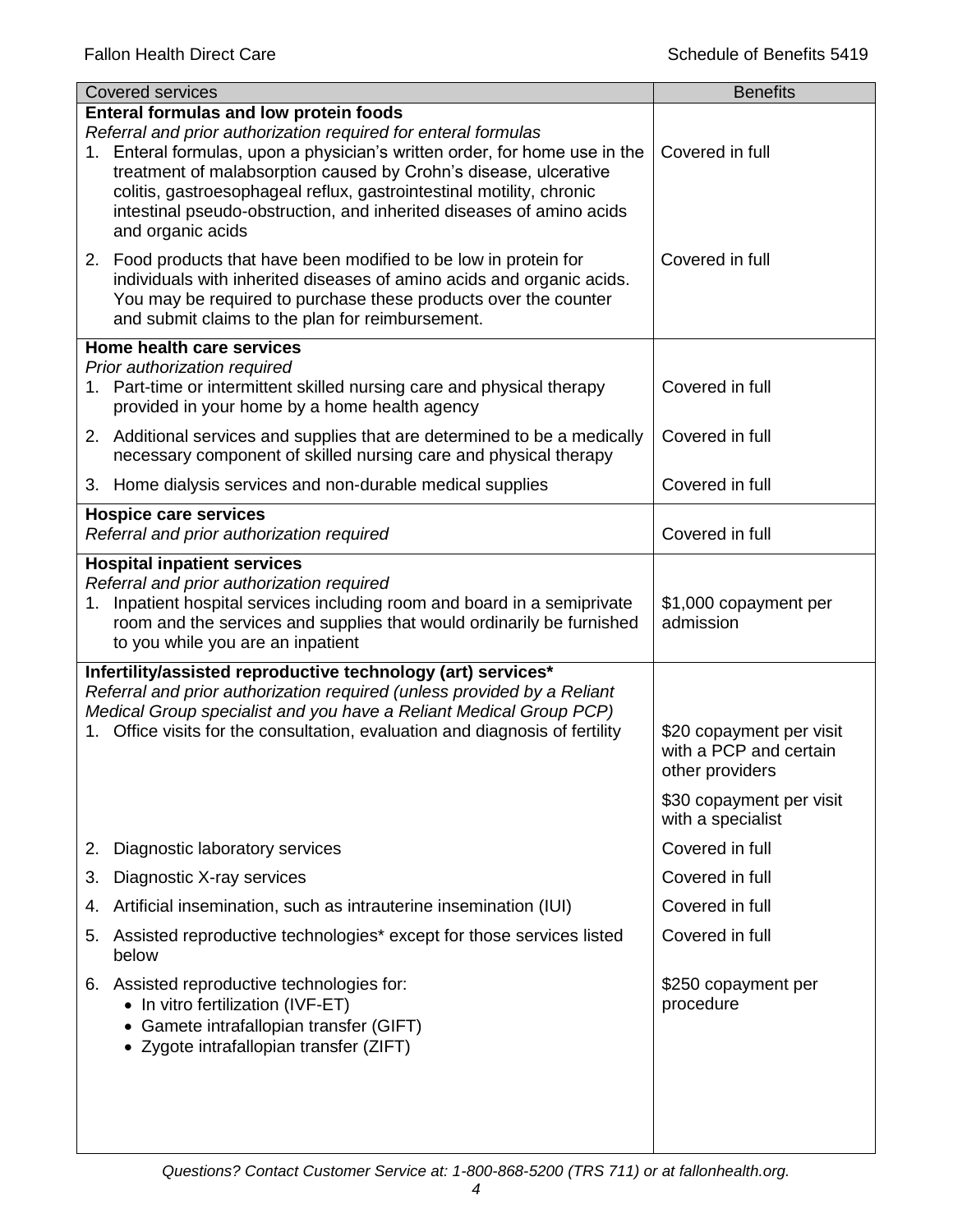| <b>Covered services</b>                                                                                                                                                                                                                                                                                                                                                                                                                                                                                                                                                                                                                                                                                                                                                                                                                                                                                                                                                                                                                                                                                                                         | <b>Benefits</b>                                 |
|-------------------------------------------------------------------------------------------------------------------------------------------------------------------------------------------------------------------------------------------------------------------------------------------------------------------------------------------------------------------------------------------------------------------------------------------------------------------------------------------------------------------------------------------------------------------------------------------------------------------------------------------------------------------------------------------------------------------------------------------------------------------------------------------------------------------------------------------------------------------------------------------------------------------------------------------------------------------------------------------------------------------------------------------------------------------------------------------------------------------------------------------------|-------------------------------------------------|
| Infertility/assisted reproductive technology (art) services*, continued                                                                                                                                                                                                                                                                                                                                                                                                                                                                                                                                                                                                                                                                                                                                                                                                                                                                                                                                                                                                                                                                         |                                                 |
| 7. Sperm, egg, and/or inseminated egg procurement, assisted hatching,<br>cryopreservation, processing and banking for plan members in active<br>infertility treatment, to the extent that such costs are not covered by<br>the donor's insurer                                                                                                                                                                                                                                                                                                                                                                                                                                                                                                                                                                                                                                                                                                                                                                                                                                                                                                  | Covered in full                                 |
| * See the Description of benefits section of your Member<br>Handbook/Evidence of Coverage for a list of covered infertility/ART<br>services.                                                                                                                                                                                                                                                                                                                                                                                                                                                                                                                                                                                                                                                                                                                                                                                                                                                                                                                                                                                                    |                                                 |
| <b>Maternity services</b><br>1. Obstetrical services including prenatal, childbirth, postnatal and<br>postpartum care                                                                                                                                                                                                                                                                                                                                                                                                                                                                                                                                                                                                                                                                                                                                                                                                                                                                                                                                                                                                                           | Prenatal: \$20 copayment<br>(first visit only)  |
|                                                                                                                                                                                                                                                                                                                                                                                                                                                                                                                                                                                                                                                                                                                                                                                                                                                                                                                                                                                                                                                                                                                                                 | Postnatal: \$20 copayment<br>per visit          |
| Inpatient maternity and newborn child care for a minimum of 48 hours of<br>2.<br>care following a vaginal delivery, or 96 hours of care following a<br>Caesarean section delivery, including the charges for the following<br>services when provided during an inpatient maternity admission:<br>childbirth, nursery charges, circumcision, routine examination, hearing<br>screening and medically necessary treatments of congenital defects,<br>birth abnormalities or premature birth. The covered length of stay may be<br>reduced if the mother and the attending physician agree upon an earlier<br>discharge. If you or your newborn are discharged earlier, you are<br>covered for home visits, parent education, assistance and training in<br>breast or bottle feeding and the performance of any necessary and<br>appropriate clinical tests; provided, however that the first home visit shall<br>be conducted by a registered nurse, physician or certified nurse midwife;<br>and provided further, that any subsequent home visit determined to be<br>clinically necessary shall be provided by a licensed health care provider. | \$1,000 copayment per<br>admission              |
| (Fallon Health members are eligible for childbirth classes (refresher class or<br>siblings class))                                                                                                                                                                                                                                                                                                                                                                                                                                                                                                                                                                                                                                                                                                                                                                                                                                                                                                                                                                                                                                              | Covered in full through<br>member reimbursement |
|                                                                                                                                                                                                                                                                                                                                                                                                                                                                                                                                                                                                                                                                                                                                                                                                                                                                                                                                                                                                                                                                                                                                                 |                                                 |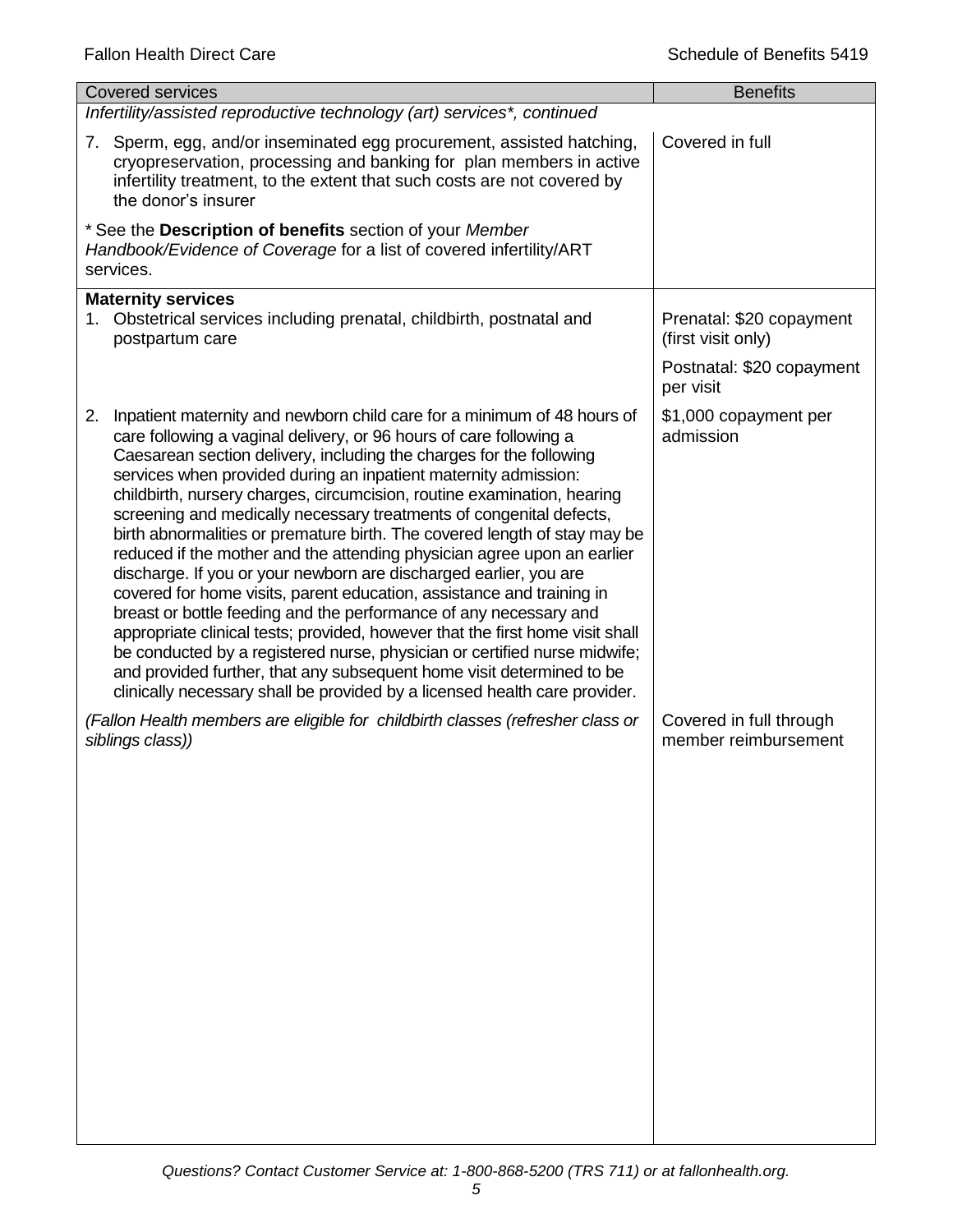|    | <b>Covered services</b>                                                                                                                                                                                                                                                                                                                                                                    | <b>Benefits</b>          |
|----|--------------------------------------------------------------------------------------------------------------------------------------------------------------------------------------------------------------------------------------------------------------------------------------------------------------------------------------------------------------------------------------------|--------------------------|
|    | Mental health and substance use services                                                                                                                                                                                                                                                                                                                                                   |                          |
|    | <b>Inpatient services</b>                                                                                                                                                                                                                                                                                                                                                                  |                          |
|    | Prior authorization required<br>1. Inpatient hospital care for as many days as your condition requires,<br>including room and board and the services and supplies that would<br>ordinarily be furnished to you while you are an inpatient. These<br>include, but are not limited to, individual, family and group therapy,<br>pharmacological therapy, and diagnostic laboratory services. | Covered in full          |
|    | Note: Prior authorization will not be required for behavioral health<br>inpatient admission immediately following an emergency room visit.                                                                                                                                                                                                                                                 |                          |
|    | <b>Intermediate services</b><br>Prior authorization required                                                                                                                                                                                                                                                                                                                               |                          |
|    | Intermediate services include but are not limited to:<br>1. Acute and other residential treatment: Mental health services provided<br>in a 24-hour setting therapeutic environments                                                                                                                                                                                                        | Covered in full          |
|    | 2. Clinically managed detoxification services: 24 hour, 7 days a week,<br>clinically managed de-tox services in a licensed non-hospital setting<br>that include 24 hour per day supervision                                                                                                                                                                                                | Covered in full          |
|    | 3. Partial Hospitalization: Short-term day/evening mental health<br>programming available 5 to 7 days per week                                                                                                                                                                                                                                                                             | \$20 copayment per visit |
|    | 4. Intensive outpatient programs: Multimodal, inter-disciplinary,<br>structured behavioral health treatment provided 2-3 hours per day,<br>multiple days per week                                                                                                                                                                                                                          | \$20 copayment per visit |
|    | 5. Day treatment: Program encompasses some portion of the day or<br>week rather than a weekly visit                                                                                                                                                                                                                                                                                        | \$20 copayment per visit |
|    | 6. Crisis Stabilization: Short-term psychiatric treatment in a structured,<br>community based therapeutic environments                                                                                                                                                                                                                                                                     | \$20 copayment per visit |
|    | 7. In-home therapy services                                                                                                                                                                                                                                                                                                                                                                | \$20 copayment per visit |
|    | Intermediate services for children and adolescents under the age of 19<br>1. Community-based acute treatment                                                                                                                                                                                                                                                                               | Covered in full          |
| 2. | Intensive community-based treatment                                                                                                                                                                                                                                                                                                                                                        | Covered in full          |
| 3. | <b>Intensive Care Coordination</b>                                                                                                                                                                                                                                                                                                                                                         | Covered in full          |
| 4. | Family Stabilization Team (also referred to as In-Home Therapy)                                                                                                                                                                                                                                                                                                                            | Covered in full          |
| 5. | <b>In-home Behavioral Services</b>                                                                                                                                                                                                                                                                                                                                                         | Covered in full          |
| 6. | Mobile Crisis Intervention (services available up to seven days).<br>Prior authorization not required.                                                                                                                                                                                                                                                                                     | Covered in full          |
|    | 7. Family support and training                                                                                                                                                                                                                                                                                                                                                             | Covered in full          |
| 8. | Therapeutic mentoring services                                                                                                                                                                                                                                                                                                                                                             | Covered in full          |
|    | <b>Outpatient services</b>                                                                                                                                                                                                                                                                                                                                                                 |                          |
| 1. | Outpatient office visits, including individual, group or family therapy.                                                                                                                                                                                                                                                                                                                   | \$20 copayment per visit |
| 2. | Psychopharmacological services, such as visits with a physician to<br>review, monitor and adjust the levels of prescription medication to<br>treat a mental condition. Prior authorization required.                                                                                                                                                                                       | \$20 copayment per visit |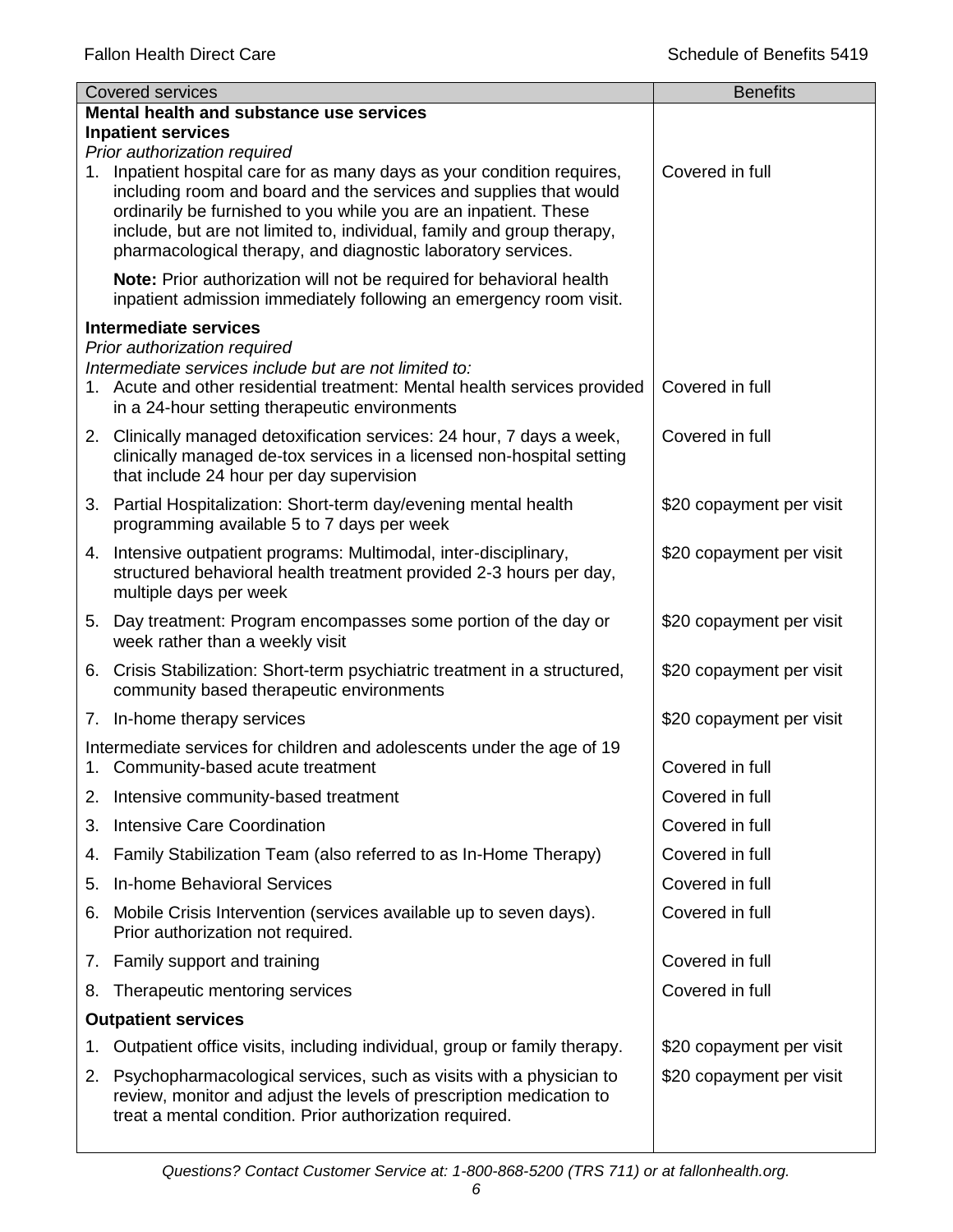| <b>Covered services</b>                                                                                                                                                                                                                                                                                                                                                                    | <b>Benefits</b>                                                         |
|--------------------------------------------------------------------------------------------------------------------------------------------------------------------------------------------------------------------------------------------------------------------------------------------------------------------------------------------------------------------------------------------|-------------------------------------------------------------------------|
| Mental health and substance use services, continued                                                                                                                                                                                                                                                                                                                                        |                                                                         |
| 3. Neuropsychological assessment services when medically necessary.<br>Prior authorization required.                                                                                                                                                                                                                                                                                       | \$20 copayment per visit                                                |
| Note: Effective for plan years beginning on or after October 1, 2015,<br>Massachusetts state law (Chapter 258 of the Acts of 2014) restricts the<br>circumstances in which insurers may require prior authorization for<br>substance use services. We will not require prior authorization for<br>substance use services in any circumstances where this is not allowed by<br>Chapter 258. |                                                                         |
| <b>Office visits and outpatient services</b><br>1. Office visits, to diagnose or treat an illness or an injury                                                                                                                                                                                                                                                                             |                                                                         |
| Telehealth visits done via a secure, real time Telemedicine<br>$\bullet$<br>platform which is inclusive of both an audio and visual                                                                                                                                                                                                                                                        | \$20 copayment per visit<br>with a PCP and certain<br>other providers   |
| component.                                                                                                                                                                                                                                                                                                                                                                                 | \$30 copayment per visit<br>with a specialist                           |
| 2. A second opinion, upon your request, with another plan provider                                                                                                                                                                                                                                                                                                                         | \$20 copayment per visit<br>with a PCP and certain<br>other providers   |
|                                                                                                                                                                                                                                                                                                                                                                                            | \$30 copayment per visit<br>with a specialist                           |
| 3. Certain drugs covered under medical benefits, and that are ordered,<br>supplied and administered by a plan provider                                                                                                                                                                                                                                                                     | Covered in full                                                         |
| 4. Allergy injections                                                                                                                                                                                                                                                                                                                                                                      | Covered in full                                                         |
| Radiation therapy and Chemotherapy<br>5.                                                                                                                                                                                                                                                                                                                                                   | Covered in full                                                         |
| Respiratory therapy<br>6.                                                                                                                                                                                                                                                                                                                                                                  | Covered in full                                                         |
| Hormone replacement services in the doctor's office for<br>7.<br>perimenopausal or postmenopausal women                                                                                                                                                                                                                                                                                    | \$20 copayment per visit                                                |
| 8. Diagnostic lab services ordered by a plan provider, in relation to a<br>covered office visit                                                                                                                                                                                                                                                                                            | Covered in full                                                         |
| 9. Diagnostic X-ray services ordered by a plan provider, in relation to a<br>covered office visit                                                                                                                                                                                                                                                                                          | Covered in full                                                         |
| 10. Other diagnostic services including but not limited to, EKG,<br>endoscopy, colonoscopy and ultrasound                                                                                                                                                                                                                                                                                  | Covered in full                                                         |
| 11. High-tech imaging services, including but not limited to, MRI/MRA,<br>CT/CTA, PET scans and nuclear cardiology imaging. Limited to one<br>copayment per day when performed at the same facility for the same<br>diagnosis. (Prior authorization required.)                                                                                                                             | \$500 copayment per MRI,<br>CT, PET scan or nuclear<br>cardiology image |
| 12. Chiropractic services for acute musculoskeletal conditions. The<br>condition must be new or an acute exacerbation of a previous<br>condition. Chiropractic services will be covered as medically<br>necessary.                                                                                                                                                                         | \$30 copayment per visit                                                |
| Outpatient lab tests and x-rays<br>٠                                                                                                                                                                                                                                                                                                                                                       | See Diagnostic lab, x-ray<br>and high-tech imaging<br>services          |
| 13. Outpatient renal dialysis at a plan-designated center or continuous<br>ambulatory peritoneal dialysis                                                                                                                                                                                                                                                                                  | Covered in full                                                         |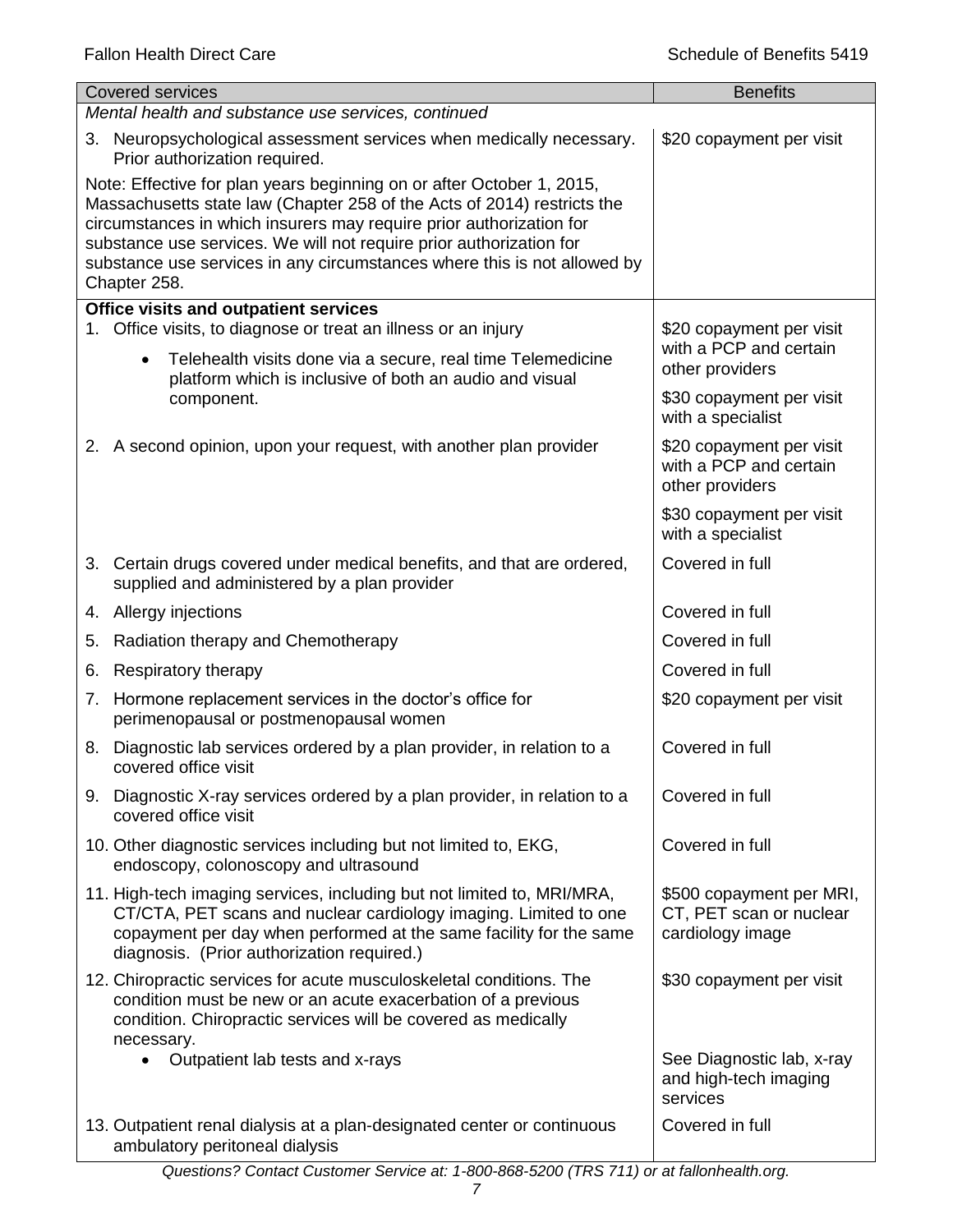|    | <b>Covered services</b>                                                                                                                                                                                                                                                                                                                            | <b>Benefits</b>                                                                                                         |
|----|----------------------------------------------------------------------------------------------------------------------------------------------------------------------------------------------------------------------------------------------------------------------------------------------------------------------------------------------------|-------------------------------------------------------------------------------------------------------------------------|
|    | Office visits and outpatient services, continued                                                                                                                                                                                                                                                                                                   |                                                                                                                         |
|    | 14. Diabetes outpatient self-management training and education,<br>including medical nutrition therapy, provided by a certified diabetes<br>health care provider                                                                                                                                                                                   | \$20 copayment per visit                                                                                                |
|    | 15. Laboratory tests necessary for the diagnosis or treatment of diabetes,<br>including glycosylated hemoglobin, or HbAlc, tests, and<br>urinary/protein/microalbumin and lipid profiles                                                                                                                                                           | Covered in full                                                                                                         |
|    | 16. Medical social services provided to assist you in adjustment to your or<br>your family member's illness. This includes assessment, counseling,<br>consultation and assistance in accessing community resources.                                                                                                                                | \$20 copayment per visit                                                                                                |
|    | 17. Outpatient surgery, anesthesia and the medically necessary<br>preoperative and postoperative care related to the surgery                                                                                                                                                                                                                       | \$500 copayment per<br>surgery when provided in<br>a hospital outpatient, day<br>surgery or ambulatory care<br>facility |
|    | 18. Visit to a contracted limited service clinic. Services are provided for a<br>variety of common illnesses, including, but not limited to:<br>strep throat                                                                                                                                                                                       | \$20 copayment per visit                                                                                                |
|    | ear, eyes, sinus, bladder and bronchial infections<br>minor skin conditions (e.g. sunburn, cold sores)                                                                                                                                                                                                                                             |                                                                                                                         |
|    | 19. Podiatry care                                                                                                                                                                                                                                                                                                                                  |                                                                                                                         |
|    | Outpatient lab tests and x-rays                                                                                                                                                                                                                                                                                                                    | See Diagnostic lab, x-ray<br>and imaging services                                                                       |
|    | Outpatient surgical services                                                                                                                                                                                                                                                                                                                       | See Outpatient surgery                                                                                                  |
|    | Outpatient medical care                                                                                                                                                                                                                                                                                                                            | See Office visits                                                                                                       |
|    | Oral surgery and related services<br>Referral and prior authorization required (except for extraction of<br>impacted teeth or lingual frenectomy)<br>1. Removal or exposure of impacted teeth, including both hard and soft<br>tissue impactions, or an evaluation for this procedure                                                              | \$30 copayment per visit                                                                                                |
|    | 2. Surgical treatments of cysts, affecting the teeth or gums, that must be<br>rendered by a plan oral surgeon                                                                                                                                                                                                                                      | \$30 copayment per visit                                                                                                |
|    | 3. Treatment of fractures of the jaw bone (mandible) or any facial bone                                                                                                                                                                                                                                                                            | \$30 copayment per visit                                                                                                |
|    | 4. Evaluation and surgery for the treatment of temporomandibular joint<br>disorder when a medical condition is diagnosed, or for surgery related<br>to the jaw or any structure connected to the jaw                                                                                                                                               | \$30 copayment per visit                                                                                                |
|    | 5. Extraction of teeth in preparation for radiation treatment of the head or<br>neck                                                                                                                                                                                                                                                               | \$30 copayment per visit                                                                                                |
| 6. | Surgical treatment related to cancer                                                                                                                                                                                                                                                                                                               | \$30 copayment per visit                                                                                                |
| 7. | Emergency medical care, such as, to relieve pain and stop bleeding<br>as a result of accidental injury to sound natural teeth or tissues, when<br>provided as soon as medically possible after the injury. This does not<br>include restorative or other dental services. No referral or<br>authorization is required. Go to the closest provider. | \$20 copayment per visit to<br>a physician's or dentist's<br>office<br>\$250 copayment per visit                        |
|    |                                                                                                                                                                                                                                                                                                                                                    | to an emergency room                                                                                                    |
|    | Note: See Office visits and outpatient services for diagnostic lab and<br>X-ray services.                                                                                                                                                                                                                                                          |                                                                                                                         |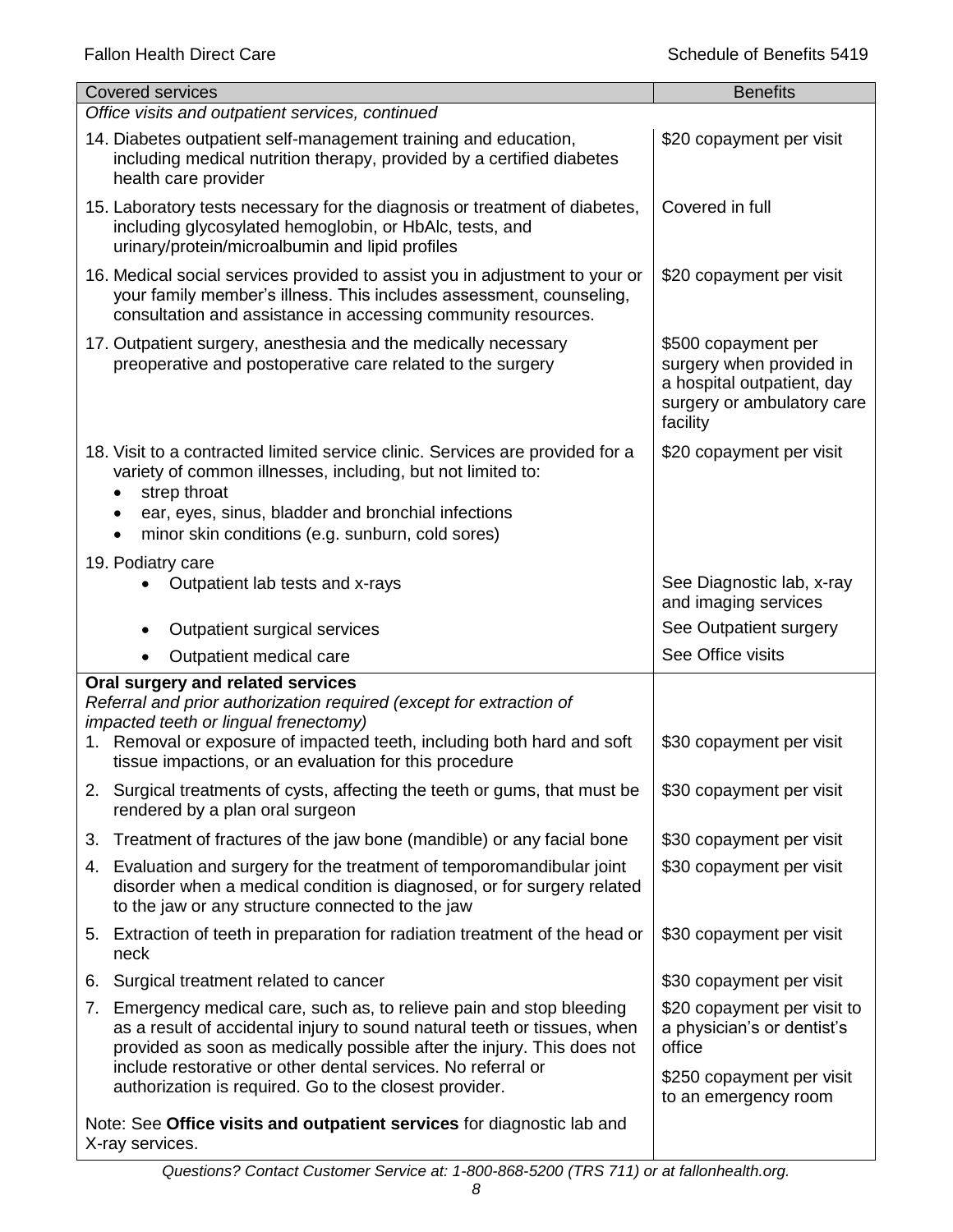| <b>Covered services</b>                                                                                                                                                                                                                                                                                                                                                                                                                                                                                                                                                                                                                                                      | <b>Benefits</b>                                                                                                                                                                                                                                                                                                      |  |  |
|------------------------------------------------------------------------------------------------------------------------------------------------------------------------------------------------------------------------------------------------------------------------------------------------------------------------------------------------------------------------------------------------------------------------------------------------------------------------------------------------------------------------------------------------------------------------------------------------------------------------------------------------------------------------------|----------------------------------------------------------------------------------------------------------------------------------------------------------------------------------------------------------------------------------------------------------------------------------------------------------------------|--|--|
| <b>Organ transplants</b>                                                                                                                                                                                                                                                                                                                                                                                                                                                                                                                                                                                                                                                     |                                                                                                                                                                                                                                                                                                                      |  |  |
| Referral and prior authorization required<br>1. Office visits related to the transplant                                                                                                                                                                                                                                                                                                                                                                                                                                                                                                                                                                                      | \$20 copayment per visit<br>with a PCP and certain<br>other providers                                                                                                                                                                                                                                                |  |  |
|                                                                                                                                                                                                                                                                                                                                                                                                                                                                                                                                                                                                                                                                              | \$30 copayment per visit<br>with a specialist                                                                                                                                                                                                                                                                        |  |  |
| 2. Inpatient hospital services, including room and board in a semiprivate<br>room and the services and supplies that would ordinarily be furnished<br>to you while you are an inpatient                                                                                                                                                                                                                                                                                                                                                                                                                                                                                      | \$1,000 copayment per<br>admission                                                                                                                                                                                                                                                                                   |  |  |
| 3. Human leukocyte antigen (HLA) or histocompatability locus antigen<br>testing for A, B or DR antigens, or any combination thereof, necessary<br>to establish bone marrow transplant donor suitability of a member                                                                                                                                                                                                                                                                                                                                                                                                                                                          | Covered in full                                                                                                                                                                                                                                                                                                      |  |  |
| <b>Pediatric dental services</b><br>(for members under the age of 19)                                                                                                                                                                                                                                                                                                                                                                                                                                                                                                                                                                                                        | See Addendum: Pediatric<br><b>Dental Services</b>                                                                                                                                                                                                                                                                    |  |  |
| <b>Pediatric vision services</b><br>(for members under the age of 19)                                                                                                                                                                                                                                                                                                                                                                                                                                                                                                                                                                                                        | See Addendum: Pediatric<br><b>Vision Services</b>                                                                                                                                                                                                                                                                    |  |  |
| <b>Prescription drugs</b><br>Covered prescription items:<br>• Prescription medication<br>• Prescription contraceptive drugs and devices*<br>• Hormone replacement therapy for peri- and post-menopausal<br>women<br>• Injectable agents (self-administered**)<br>$\bullet$ Insulin<br>• Syringes (including insulin syringes) or needles when medically<br>necessary<br>. Supplies for the treatment of diabetes, as required by state law,<br>including:<br>blood glucose monitoring strips<br>urine glucose strips<br>lancets<br>ketone strips<br>• Special medical formulas to treat certain metabolic disorders<br>required by state law (prior authorization required). | Network pharmacy:<br>Tier 1: \$5 copayment<br>Tier 2: \$10 copayment<br>Tier 3: \$40 copayment<br>Tier 4: \$250 copayment<br>for up to a 30-day supply<br>Mail-order pharmacy:<br>Tier 1: \$10 copayment<br>Tier 2: \$20 copayment<br>Tier 3: \$80 copayment<br>Tier 4: \$750 copayment<br>for up to a 90-day supply |  |  |
| *Generic prescription contraceptive drugs and devices are covered in full.<br>Brand name prescription contraceptive drugs and devices with no generic<br>equivalent are covered in full (prior authorization required).<br>** Injectables administered in the doctor's office or under other                                                                                                                                                                                                                                                                                                                                                                                 |                                                                                                                                                                                                                                                                                                                      |  |  |
| professional supervision are covered as a medical benefit.<br>Orally administered anticancer medications used to kill or slow the growth                                                                                                                                                                                                                                                                                                                                                                                                                                                                                                                                     | Covered in full                                                                                                                                                                                                                                                                                                      |  |  |
| of cancerous cells<br>Certain medications cannot be limited to a 30-day supply due to<br>manufacturer packaging, for example, a prefilled syringe. In these cases,<br>you will be charged the applicable copay/coinsurance based on the actual<br>day supply.                                                                                                                                                                                                                                                                                                                                                                                                                |                                                                                                                                                                                                                                                                                                                      |  |  |
| Note: Medical and surgical supplies obtained through a pharmacy may<br>have a drug prescription benefit cost-sharing applied.                                                                                                                                                                                                                                                                                                                                                                                                                                                                                                                                                |                                                                                                                                                                                                                                                                                                                      |  |  |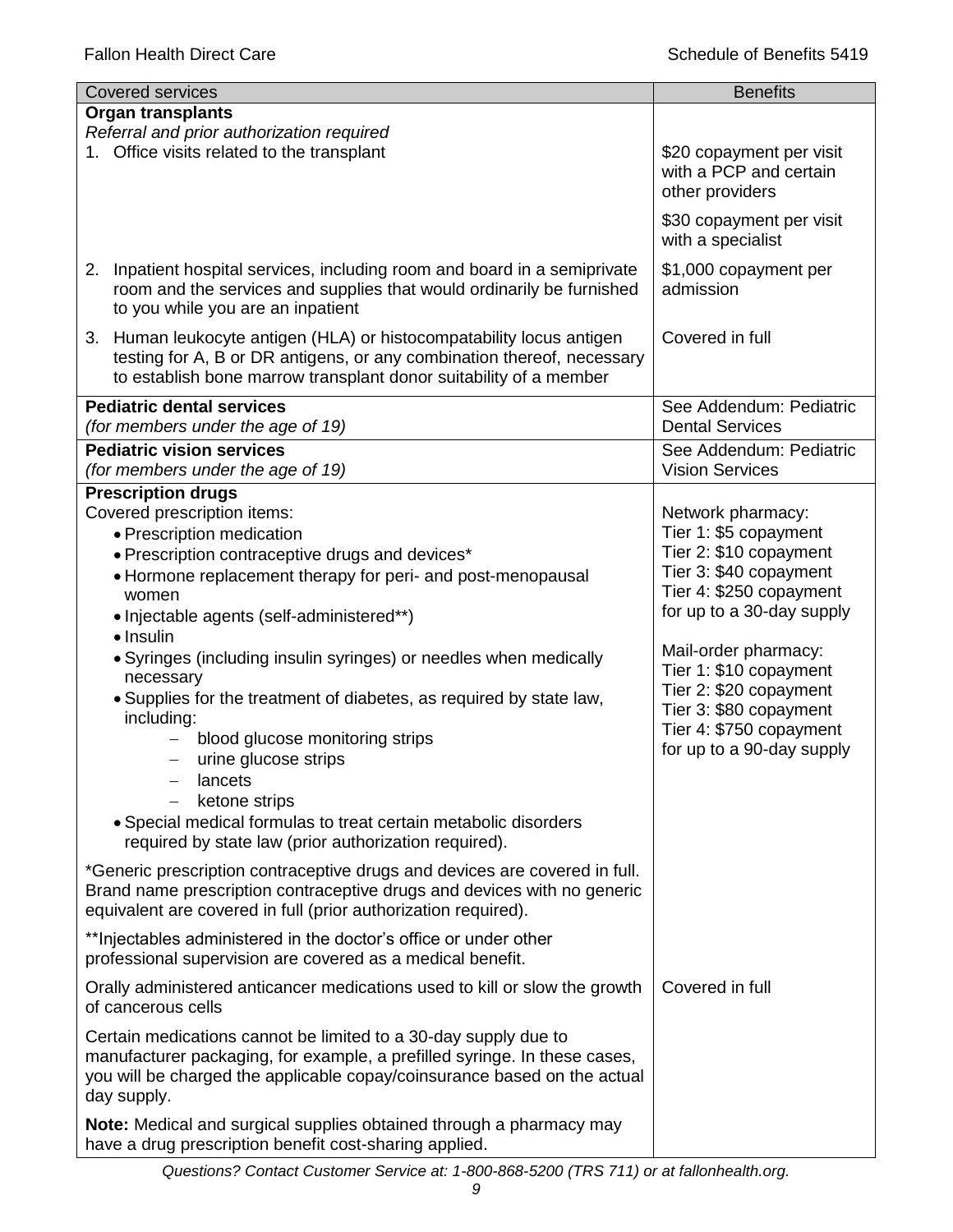|    | <b>Covered services</b>                                                                                                                                                                                                                                                                                                                                                                                                                                                                        | <b>Benefits</b> |
|----|------------------------------------------------------------------------------------------------------------------------------------------------------------------------------------------------------------------------------------------------------------------------------------------------------------------------------------------------------------------------------------------------------------------------------------------------------------------------------------------------|-----------------|
|    | <b>Preventive care</b>                                                                                                                                                                                                                                                                                                                                                                                                                                                                         |                 |
| 1. | Routine physical exams for the prevention and detection of disease                                                                                                                                                                                                                                                                                                                                                                                                                             | Covered in full |
| 2. | Immunizations that are included on the formulary, that are for covered<br>medical benefits and that are ordered, supplied and administered by a<br>plan physician. If administered by a plan specialist, you will generally<br>need to obtain a referral to see the specialist.                                                                                                                                                                                                                | Covered in full |
|    | 3. A baseline mammogram for women age 35 to 40, and a yearly<br>mammogram for women age 40 and older                                                                                                                                                                                                                                                                                                                                                                                           | Covered in full |
|    | 4. Routine gynecological care services, including an annual Pap smear<br>(cytological screening) and pelvic exam                                                                                                                                                                                                                                                                                                                                                                               | Covered in full |
| 5. | Routine eye exams, once in each 12-month period                                                                                                                                                                                                                                                                                                                                                                                                                                                | Covered in full |
| 6. | Hearing and vision screening                                                                                                                                                                                                                                                                                                                                                                                                                                                                   | Covered in full |
|    | 7. Well-child care and pediatric services, at least six times during the<br>child's first year after birth, at least three times during the next year,<br>then at least annually until the child's sixth birthday. This includes the<br>following services, as recommended by the physician and in<br>accordance with state law:<br>physical examination<br>history<br>$\bullet$<br>measurements<br>sensory screening<br>neuropsychiatric evaluation<br>• development screening and assessment | Covered in full |
|    | 8. Pediatric services including:<br>• appropriate immunizations<br>• hereditary and metabolic screening at birth<br>• newborn hearing screening test performed before the newborn<br>infant is discharged from the hospital or birthing center<br>• tuberculin tests, hematocrit, hemoglobin, and other appropriate<br>blood tests and urinalysis<br>• lead screening                                                                                                                          | Covered in full |
|    | 9. Female consultations, examinations, procedures, contraceptive<br>devices, and medical services related to the use of all contraceptive<br>methods*                                                                                                                                                                                                                                                                                                                                          | Covered in full |
|    | 10. Tobacco counseling sessions with your primary physician or other<br>provider designed to create a plan to stop smoking.                                                                                                                                                                                                                                                                                                                                                                    | Covered in full |
|    | * Prescription contraceptive devices are covered under the prescription<br>drug benefit.                                                                                                                                                                                                                                                                                                                                                                                                       |                 |
|    |                                                                                                                                                                                                                                                                                                                                                                                                                                                                                                |                 |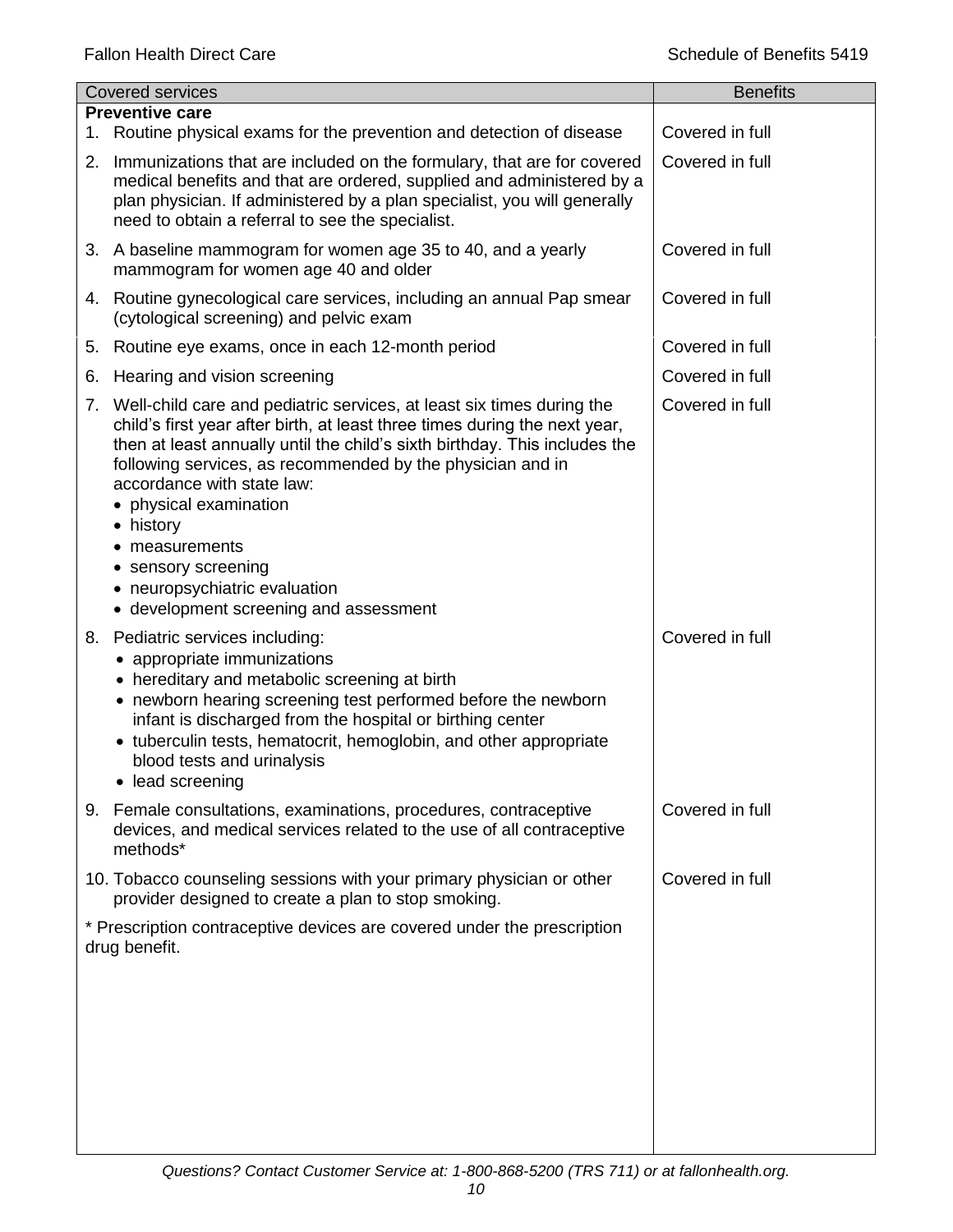| <b>Covered services</b>                                                                                                                                                                                                                                                                                                                                                                                                                            | <b>Benefits</b>                    |  |
|----------------------------------------------------------------------------------------------------------------------------------------------------------------------------------------------------------------------------------------------------------------------------------------------------------------------------------------------------------------------------------------------------------------------------------------------------|------------------------------------|--|
| <b>Reconstructive surgery</b><br>Referral and prior authorization required (unless provided by a Reliant<br>Medical Group specialist and you have a Reliant Medical Group PCP)<br>1. Inpatient hospital services including room and board in a semiprivate<br>room and the services and supplies that would ordinarily be furnished<br>to you while you are inpatient, including Massachusetts mandated<br>services for cleft lip and cleft palate | \$1,000 copayment per<br>admission |  |
| <b>Rehabilitation and habilitation services</b>                                                                                                                                                                                                                                                                                                                                                                                                    |                                    |  |
| Referral required<br>1. Physical and occupational therapy services are covered for up to 60<br>visits combined per benefit period when medically necessary with<br>PCP referral. After 60 combined physical and occupational therapy<br>visits, prior authorization based on medical necessity is required for<br>additional visits.                                                                                                               | \$30 copayment per visit           |  |
| 2. Medically necessary services for the diagnosis and treatment of<br>speech, hearing and language disorders when services are provided<br>by a plan provider who is a speech-language pathologist or<br>audiologist; and at a plan facility or a plan provider's office with a PCP<br>referral. After 30 speech therapy visits, prior authorization based on<br>medical necessity is required for additional visits.                              | \$30 copayment per visit           |  |
| 3. Cardiac rehabilitation services to treat cardiovascular disease in<br>accordance with state law and Department of Public Health<br>regulations                                                                                                                                                                                                                                                                                                  | \$30 copayment per visit           |  |
| 4. Medically necessary early intervention services delivered by a<br>certified early intervention specialist, according to operational<br>standards developed by the Department of Public Health, for children<br>from birth to their third birthday.                                                                                                                                                                                              | Covered in full                    |  |
| 5. Pulmonary rehabilitation services for chronic obstructive pulmonary<br>disease (COPD) are covered for up to two one-hour sessions per day,<br>for up to 36 lifetime sessions.                                                                                                                                                                                                                                                                   | Covered in full                    |  |
| <b>Skilled nursing facility services</b>                                                                                                                                                                                                                                                                                                                                                                                                           |                                    |  |
| Referral and prior authorization required<br>1. Inpatient hospital services, for up to 100 days in each benefit period<br>provided criteria is met, including room and board in a semiprivate<br>room and the services and supplies that would ordinarily be furnished<br>to you while you are an inpatient                                                                                                                                        | \$1,000 copayment per<br>admission |  |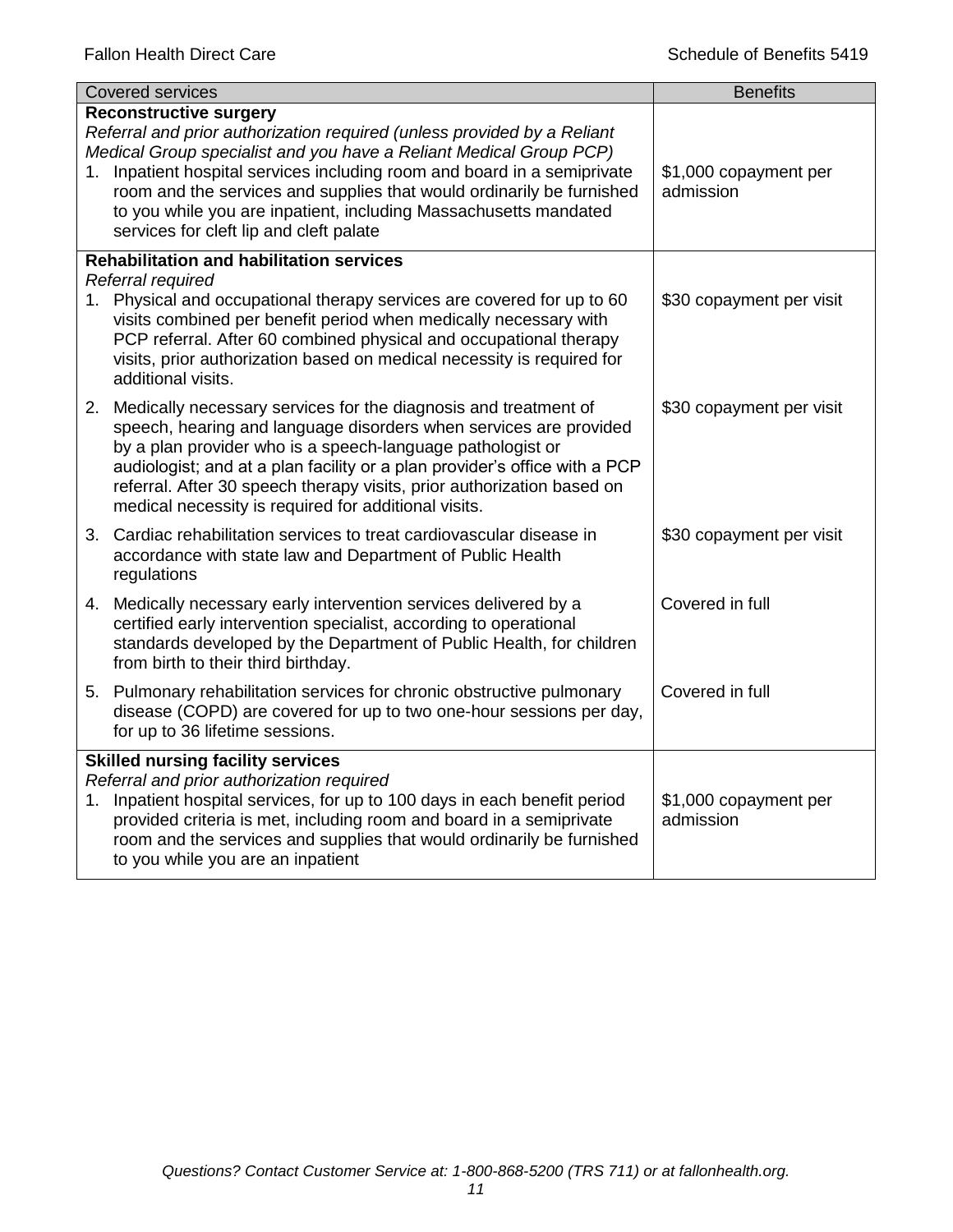# **Addendum Pediatric Dental Services**

#### This addendum is part of your *Member Handbook/Evidence of Coverage*.

This addendum provides you with the cost-sharing that you are responsible for when you get covered pediatric dental care from a plan dentist for members under the age of 19. For a list of plan dentists, go to fallonhealth.org or call Customer Service at 1-800-868-5200 (TRS 711).

### **Preventive and Diagnostic Services**

|                                                                                    | <b>Benefits</b> |
|------------------------------------------------------------------------------------|-----------------|
| <b>Preventive and Diagnostic Services</b>                                          |                 |
| Comprehensive Evaluation (once per lifetime per provider or location)<br>$\bullet$ |                 |
| Periodic Oral Exams (two per benefit period)<br>٠                                  |                 |
| Limited oral evaluation (two per benefit period)<br>٠                              |                 |
| Full mouth x-rays (once every 36 months per provider or location)<br>٠             |                 |
| Panoramic x-rays (once every 36 months per provider or location)<br>٠              |                 |
| Bitewing x-rays (two per benefit period)                                           | Covered in full |
| Single tooth x-rays (one per visit)                                                |                 |
| Teeth cleaning, including minor scaling procedures (two per benefit period)        |                 |
| Fluoride Treatments (one per day per provider or location)                         |                 |
| Space maintainers                                                                  |                 |
| Sealants (Please note: Sealants are not covered on previously restored             |                 |
| teeth) (Once every 36 months per provider or location)                             |                 |

# **Basic Covered Services**

|                                                                           | <b>Benefits</b> |
|---------------------------------------------------------------------------|-----------------|
| <b>Basic Covered Services</b>                                             |                 |
| Amalgam restorations (once per benefit period per tooth)<br>$\bullet$     |                 |
| Composite resin restorations (once per benefit period per tooth)          |                 |
| Recement crowns/onlays<br>$\bullet$                                       |                 |
| Rebase or reline dentures (once every 24 months)                          |                 |
| Root canals on permanent teeth (once per lifetime per tooth)<br>$\bullet$ |                 |
| Prefabricated stainless steel crowns (once per lifetime per tooth)        |                 |
| Periodontal scaling and root planning (once every 36 months)<br>$\bullet$ | 25% coinsurance |
| Simple extractions (once per lifetime per tooth, erupted or exposed root) |                 |
| Surgical extractions (once per lifetime per tooth)                        |                 |
| Vital pulpotomy                                                           |                 |
| Apeicocectomy                                                             |                 |
| Palliative care                                                           |                 |
| Anesthesia                                                                |                 |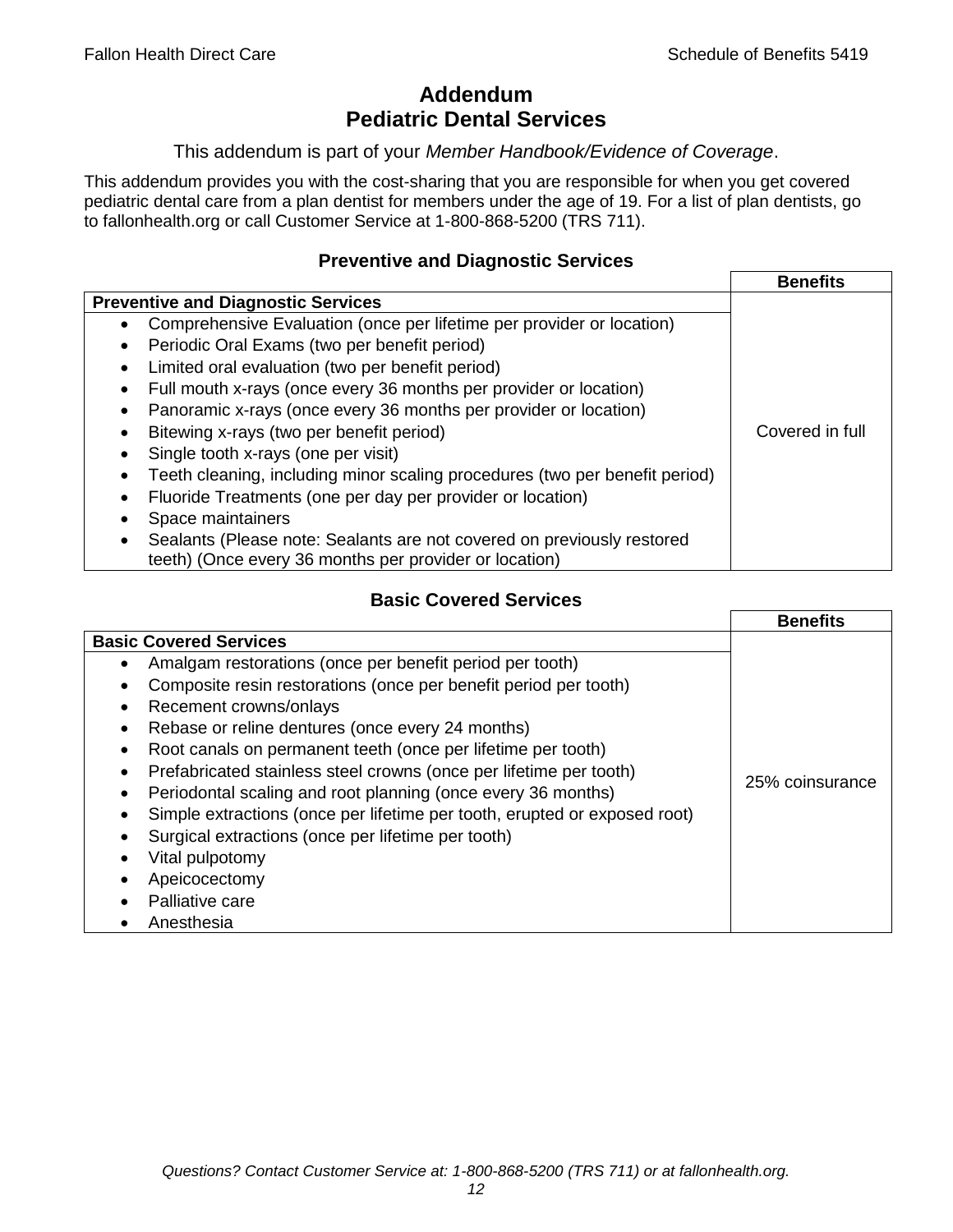## **Major Restorative Services**

|                                                                                                    | <b>Benefits</b> |
|----------------------------------------------------------------------------------------------------|-----------------|
| <b>Major Restorative Services</b>                                                                  |                 |
| Crown, resin (once every 60 months per tooth)<br>$\bullet$                                         |                 |
| Porcelain/ceramic crowns (once every 60 months per tooth)<br>$\bullet$                             | 50% coinsurance |
| Porcelain fused to metal/mobile/high noble crowns (once every 60 months<br>$\bullet$<br>per tooth) |                 |
| Partial and complete dentures (once every 84 months)                                               |                 |

## **Orthodontia**

|                                                                                                                                                                                                                                                                        | <b>Benefits</b> |
|------------------------------------------------------------------------------------------------------------------------------------------------------------------------------------------------------------------------------------------------------------------------|-----------------|
| Orthodontia                                                                                                                                                                                                                                                            |                 |
| Coverage is provided for services under the following conditions: only when<br>medically necessary; patient must have severe and handicapping malocclusion as<br>defined by HLD index score of 28 and/or one or more auto qualifiers. Prior<br>authorization required. | 50% coinsurance |

# **Related exclusions**

1. Any service that is not listed in this addendum is not covered.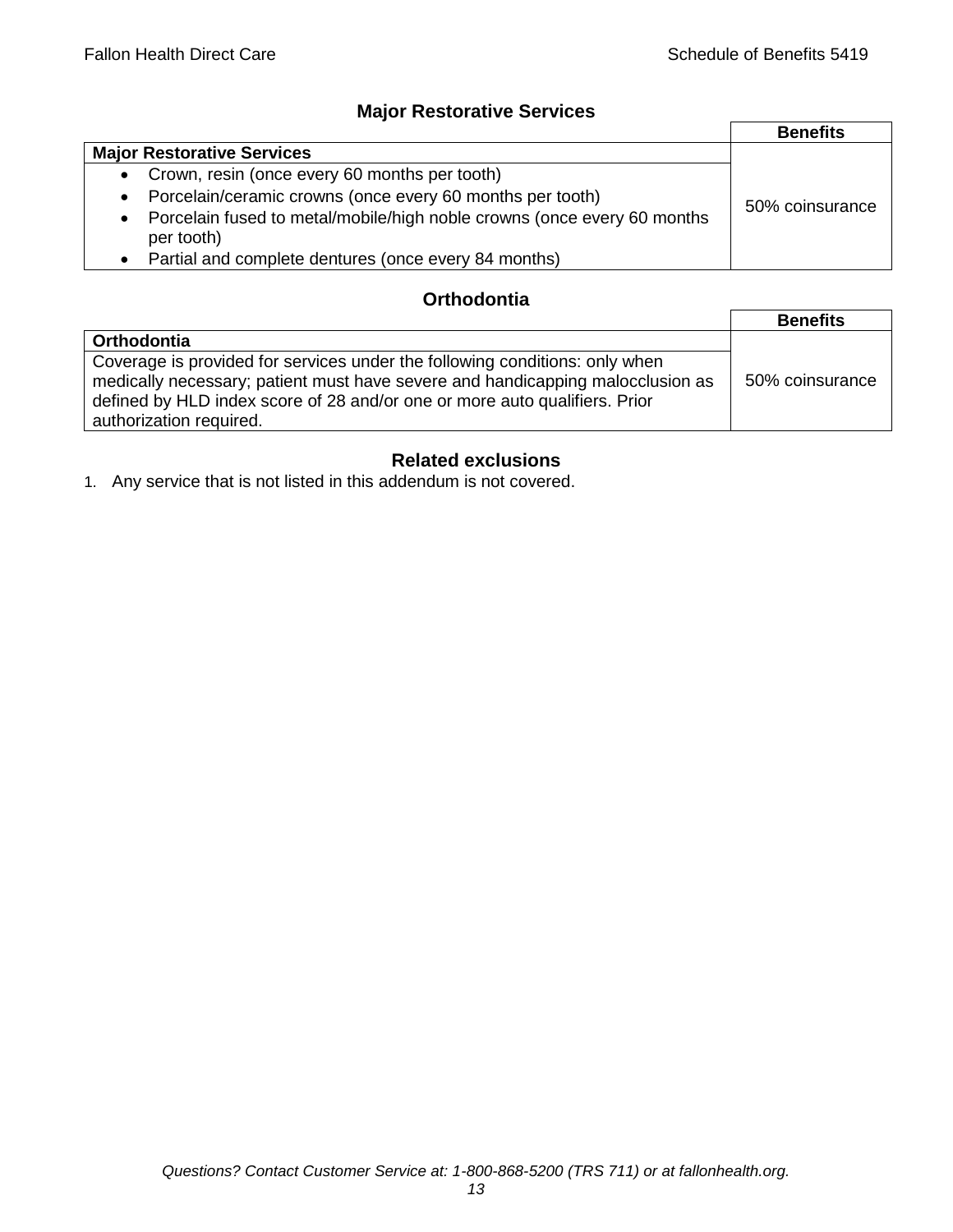# **Addendum Pediatric Vision Services**

This addendum is part of your *Member Handbook/Evidence of Coverage*.

This addendum provides you with the cost-sharing that you are responsible for when you get covered pediatric vision care from a plan vision provider for members under the age of 19. For more information about your eye and vision care benefits, including a list of plan vision providers, go to fallonhealth.org or call Customer Service at 1-800-868-5200 (TRS 711).

| Service                                                 | Member cost                         |
|---------------------------------------------------------|-------------------------------------|
| Eye exam                                                |                                     |
| Exam with dilation as necessary, once per calendar year | \$0                                 |
| <b>Frames</b>                                           |                                     |
| One designated set, once per calendar year              | \$0                                 |
| Lenses:                                                 |                                     |
| <b>Standard lenses</b>                                  |                                     |
| Single vision                                           | \$0                                 |
| <b>Bifocal</b>                                          | \$0                                 |
| <b>Trifocal</b>                                         | \$0<br>\$0                          |
| Lenticular                                              |                                     |
| Progressive lenses                                      |                                     |
| Standard                                                | \$0                                 |
| Premium                                                 | \$0 for first \$120 of retail cost, |
|                                                         | 80% of any additional retail cost.  |
| Lens options                                            |                                     |
| Choice of plastic or glass lenses                       | \$0                                 |
| UV treatment                                            | \$0                                 |
| Tint – includes fashion and gradient tinting, and       | \$0                                 |
| oversized and glass-grey #3 prescription sunglass       |                                     |
| lenses                                                  |                                     |
| Standard plastic scratch coating                        | \$0                                 |
| Standard polycarbonate (kids)                           | \$0                                 |
| Plastic photosensitive lenses                           | \$0                                 |
| Other options:                                          |                                     |
| Intermediate vision lenses                              | \$0                                 |
| Standard anti-reflective                                | \$45                                |
| Photochromic plastic                                    | 80% of retail cost                  |
| <b>Blended segment lenses</b>                           | 80% of retail cost                  |
| <b>Polarized lenses</b>                                 | 80% of retail cost                  |
| Premium anti-reflective costing                         | 80% of retail cost                  |
| Ultra anti-reflective coating                           | 80% of retail cost                  |
| Hi-Index lenses                                         | 80% of retail cost                  |
| Other add-ons                                           | 80% of retail cost                  |
| Additional complete pairs of eyewear                    | 60% of retail                       |
|                                                         |                                     |
|                                                         |                                     |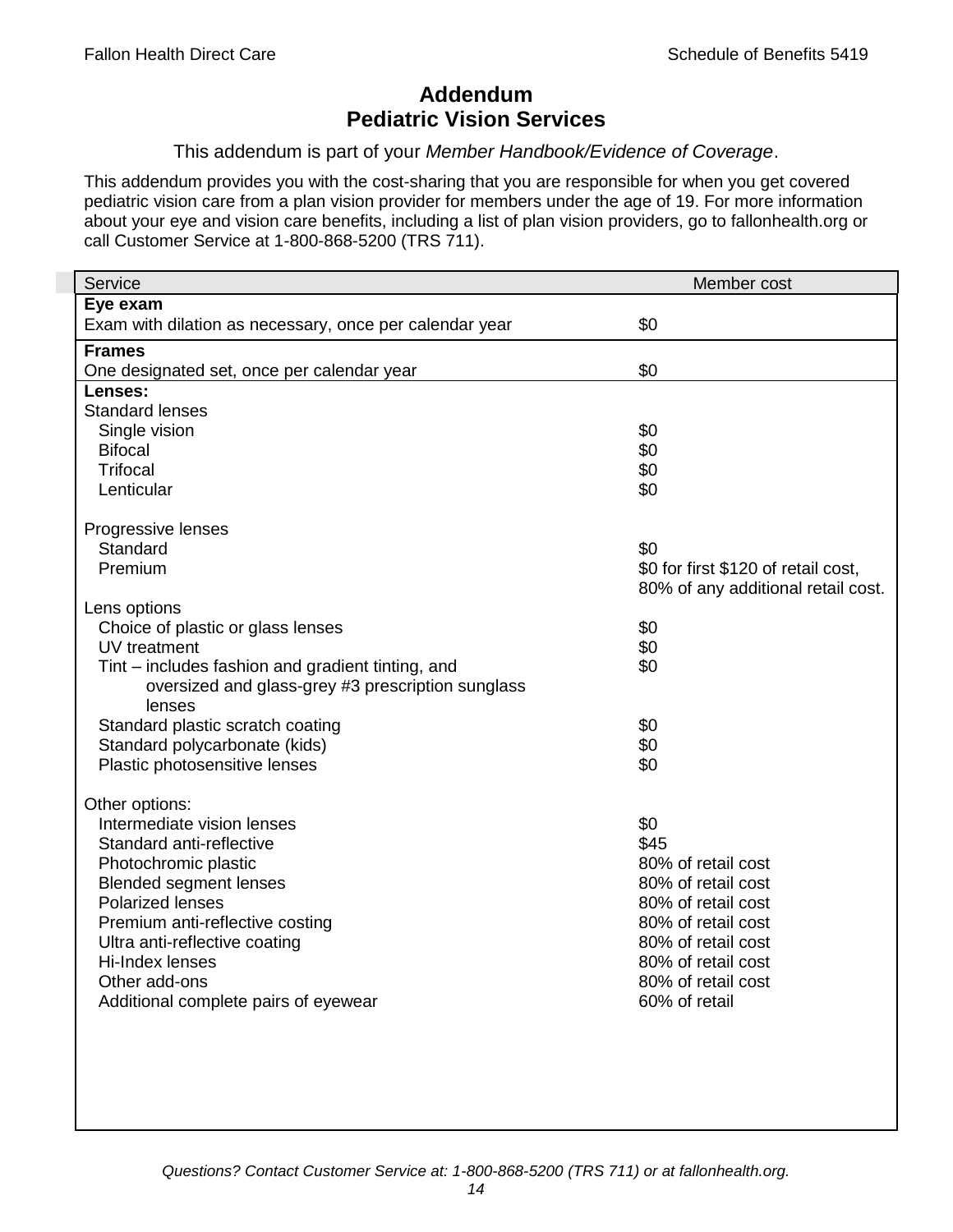| <b>Contact lenses</b><br>One pair of conventional contact lenses, in place of<br>eyeglass lenses                                                                                                                                                                                                                     | \$0 for first \$150 of retail cost,<br>75% of any additional retail cost. |
|----------------------------------------------------------------------------------------------------------------------------------------------------------------------------------------------------------------------------------------------------------------------------------------------------------------------|---------------------------------------------------------------------------|
| In place of a pair of conventional contact lenses, the<br>member may elect either of the following options:<br>Up to a 6 month supply of monthly or two-week<br>$\bullet$<br>single vision spherical or toric contact lenses<br>Up to a 3 month supply of daily disposable single<br>vision spherical contact lenses |                                                                           |
|                                                                                                                                                                                                                                                                                                                      | Up to \$55<br>10% discount from retail price                              |
| Standard contact lens fit and follow-up<br>Premium contact lens fit and follow-up                                                                                                                                                                                                                                    | 85% of retail cost                                                        |
| Additional conventional contact lenses                                                                                                                                                                                                                                                                               |                                                                           |
|                                                                                                                                                                                                                                                                                                                      | \$0                                                                       |
| Medically necessary contact lenses, in place of other<br>eyewear                                                                                                                                                                                                                                                     |                                                                           |
| Low vision services                                                                                                                                                                                                                                                                                                  | \$0                                                                       |
| •One comprehensive low vision evaluation, once<br>every five years, when medically necessary                                                                                                                                                                                                                         | \$0                                                                       |
| • Follow-up care, four visits in any five year period,<br>when medically necessary<br>.Low vision aids, such as high-power spectacles,<br>magnifiers, and telescopes, once every 24                                                                                                                                  | 25% of retail cost                                                        |
| months, when medically necessary                                                                                                                                                                                                                                                                                     |                                                                           |
|                                                                                                                                                                                                                                                                                                                      |                                                                           |
| Additional discounts on vision items are available; see<br>a plan provider or contact the plan for details.                                                                                                                                                                                                          |                                                                           |

# **Related exclusions**

- 1. Orthoptic or vision training, subnormal vision aids and any associated supplemental testing; Aniseikonic lenses.
- 2. Medical and/or surgical treatment of the eye, eyes or supporting structures.
- 3. Any eye or vision examination, or any corrective eyewear required by a policyholder as a condition of employment; Safety eyewear.
- 4. Services provided as a result of any Workers' Compensation law, or similar legislation, or required by any governmental agency or program whether federal, state or subdivisions thereof.
- 5. Non-prescription lenses and/or contact lenses.
- 6. Non-prescription sunglasses.
- 7. Two pair of glasses in lieu of bifocals.
- 8. Services rendered after the date an insured person ceases to be covered under the policy, except when vision materials ordered before coverage ended are delivered, and the services rendered to the insured person are within 31 days from the date of such order.
- 9. Services or materials provided by any other group benefit plan providing vision care.
- 10. Lost or broken lenses, frames, glasses, or contact lenses will not be replaced except in the next benefit period when vision materials would become available.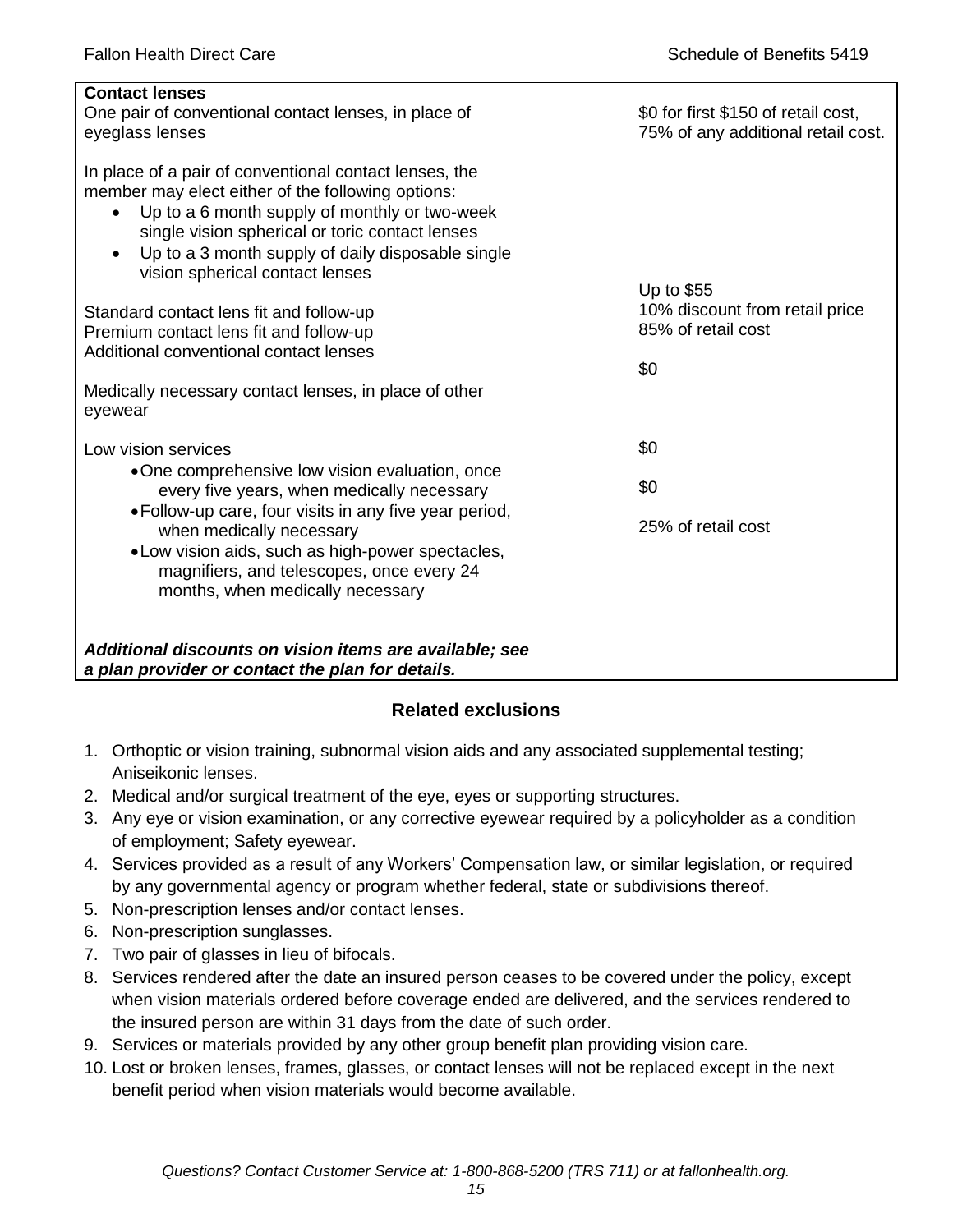# Notice of nondiscrimination

Fallon Health complies with applicable Federal civil rights laws and does not discriminate on the basis of race, color, national origin, age, disability or sex. Fallon does not exclude people or treat them differently because of race, color, national origin, age, disability or sex.

Fallon Health:

- Provides free aids and services to people with disabilities to communicate effectively with us, such as:
	- o Qualified sign language interpreters
	- $\circ$  Written information in other formats (large print, audio, accessible electronic formats, other formats)
- Provides free language services to people whose primary language is not English, such as:
	- o Qualified interpreters
	- o Information written in other languages

If you need these services, contact Customer Service at the phone number on the back of your member ID card, or by email at cs@fallonhealth.org.

If you believe that Fallon Health has failed to provide these services or discriminated in another way on the basis of race, color, national origin, age, disability or sex, you can file a grievance with:

Compliance Director Fallon Health 10 Chestnut St. Worcester, MA 01608

Phone: 1-508-368-9988 (TRS 711) Email: compliance@fallonhealth.org

You can file a grievance in person or by mail, fax or email. If you need help filing a grievance, the Compliance Director is available to help you.

You can also file a civil rights complaint with the U.S. Department of Health and Human Services, Office for Civil Rights, electronically through the Office for Civil Rights Complaint Portal, available at https://ocrportal.hhs.gov/ocr/portal/lobby.jsf, or by mail or phone at:

U.S. Department of Health and Human Services 200 Independence Avenue SW., Room 509F, HHH Building Washington, D.C., 20201 Phone: 1-800-368-1019 (TDD: 1-800-537-7697)

Complaint forms are available at http://www.hhs.gov/ocr/office/file/index.html.

16-735-009 Rev. 01 4/17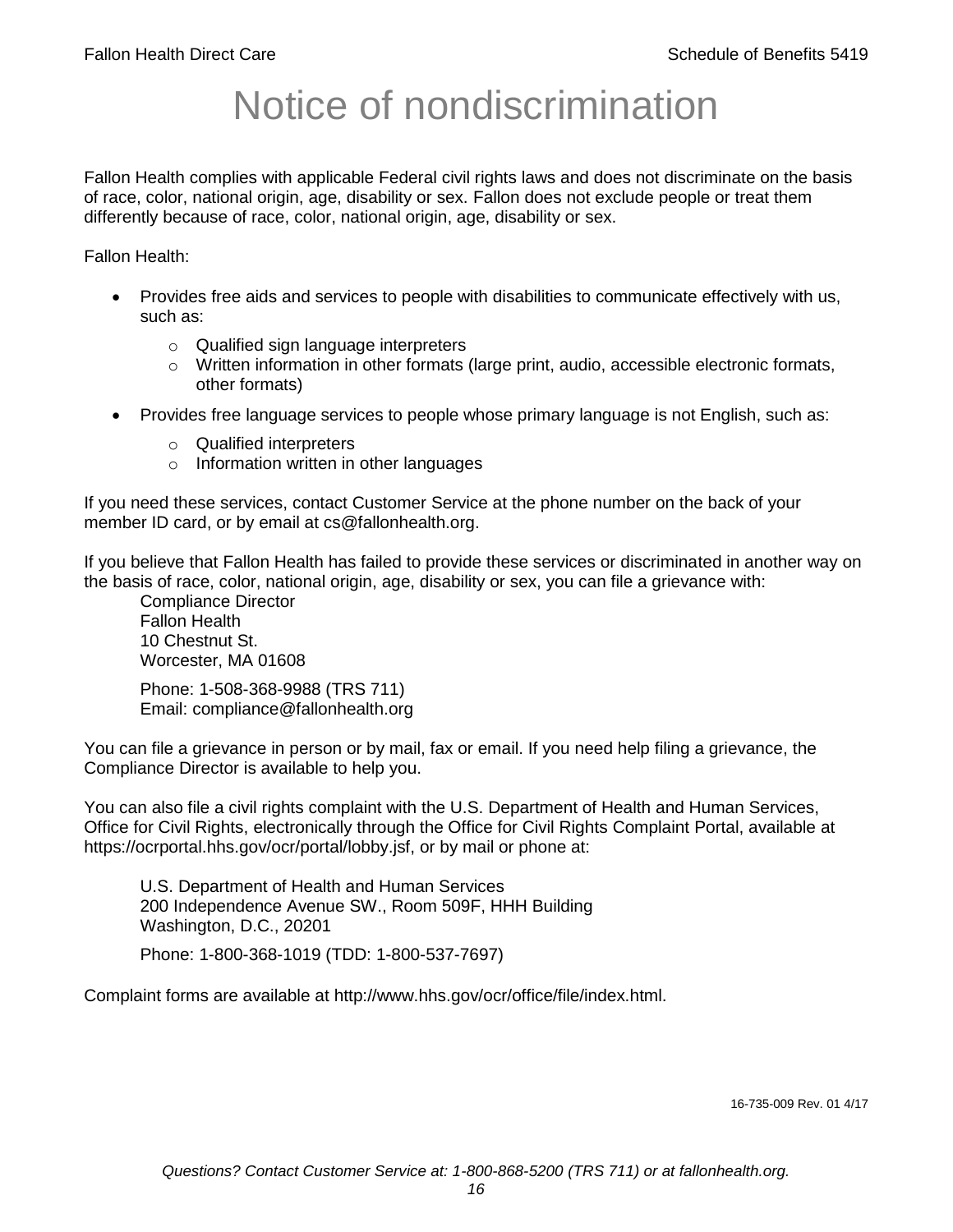# Important!

If you, or someone you're helping, has questions about Fallon Health, you have the right to get help and information in your language at no cost. To talk to an interpreter, call 1-800-868-5200.

## **Spanish:**

Si usted, o alguien a quien usted está ayudando, tiene preguntas acerca de Fallon Health, tiene derecho a obtener ayuda e información en su idioma sin costo alguno. Para hablar con un intérprete, llame al 1-800-868-5200.

#### **Portuguese:**

Se você, ou alguém a quem você está ajudando, tem perguntas sobre o Fallon Health, você tem o direito de obter ajuda e informação em seu idioma e sem custos. Para falar com um intérprete, ligue para 1-800-868-5200.

#### **Chinese:**

如果您,或是您正在協助的對象,有關於[插入項目的名稱 Fallon Health 方面的問題,您有權利免費以您的母語得到幫助和訊息。洽詢一位翻譯員,請撥電話 [在此插入數字 1- 800-868-5200.

#### **Haitian Creole:**

Si oumenm oswa yon moun w ap ede gen kesyon konsènan Fallon Health, se dwa w pou resevwa asistans ak enfòmasyon nan lang ou pale a, san ou pa gen pou peye pou sa. Pou pale avèk yon entèprèt, rele nan 1-800-868-5200.

#### **Vietnamese:**

Nếu quý vị, hay người mà quý vị đang giúp đỡ, có câu hỏi về Fallon Health, quý vị sẽ có quyền được giúp và có thêm thông tin bằng ngôn ngữ của mình miễn phí. Để nói chuyện với một thông dịch viên, xin gọi 1-800-868-5200.

#### **Russian:**

Если у вас или лица, которому вы помогаете, имеются вопросы по поводу Fallon Health, то вы имеете право на бесплатное получение помощи и информации на вашем языке. Для разговора с переводчиком позвоните по телефону 1-800-868-5200.

#### **Arabic:**

إن كان لديك أو لدى شخص تساعده أسئلة بخصوص Health Fallon، فلديك الحق في الحصول على المساعدة والمعلومات الضرورية بلغتك من دون اية تكلفة .للتحدث مع مترجم اتصل ب .1-800-868-5200

# **Khmer/Cambodian:**

ប្រសិនបរើអ្នក ឬនរណាមួនក់ដែលអ្នកកំពុងដែដួយ មួនសំណួរអ្៎ពី Fallon Health បេ, អ្នកម្ននសិេធិេេួលជំនួយនិងព័ែ៌ម្នន បៅកនុងភាសា ររស់អ្នក រោយម្ិនអ្ស់រ្ំ ក់ ។ ដររំ ម្រីនិយាយជាម្ួយអ្នក កែប្រ សូ ម្ 1-800-868-5200 ។